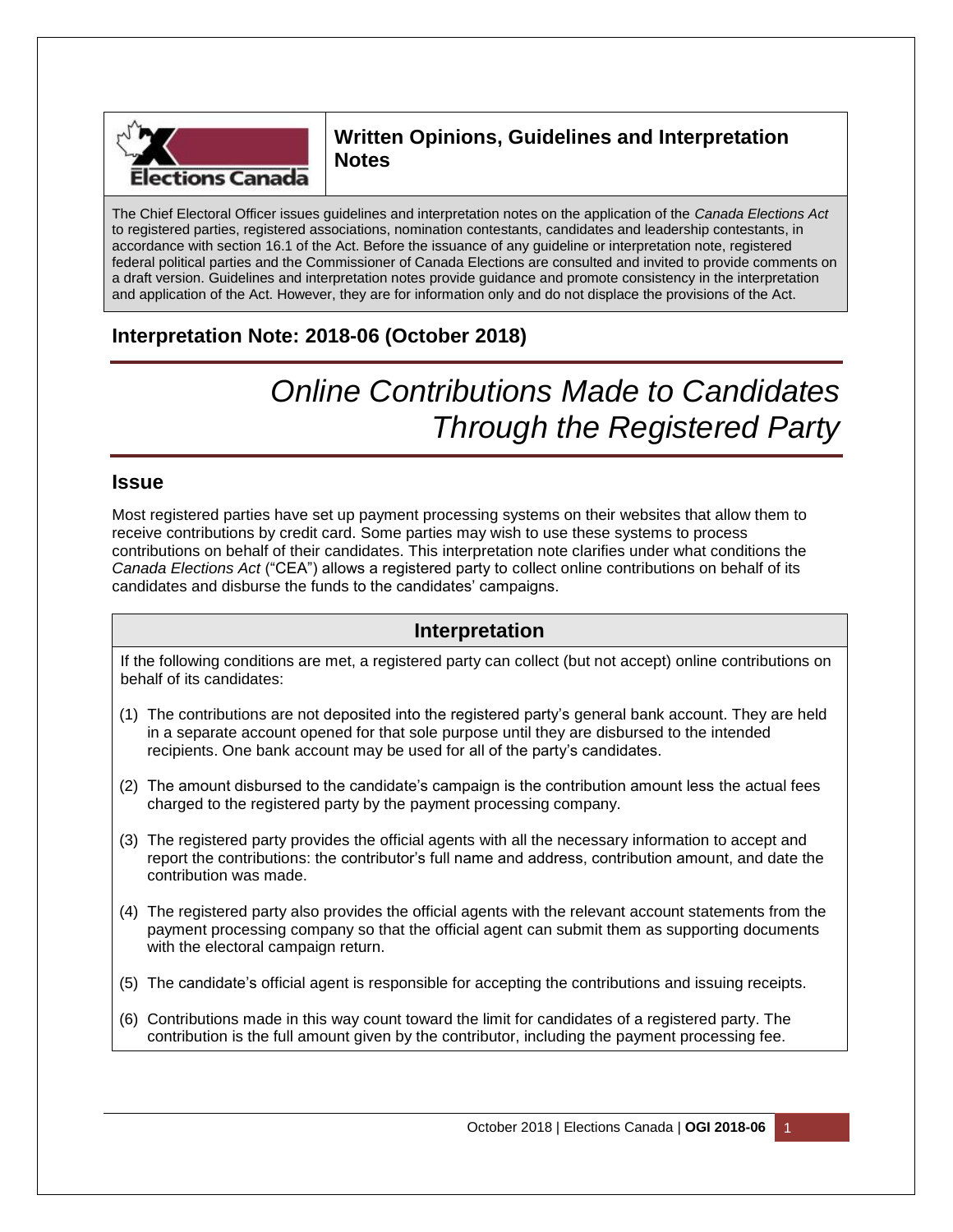# **Legal Framework**

The most directly relevant provisions of the CEA in the context of this interpretation note are as follows:

- Only individuals who are Canadian citizens or permanent residents can make political contributions. (s. 363(1))
- A monetary contribution is an amount of money provided that is not repayable. (s. 2(1))
- No person or entity, other than an authorized agent, can accept contributions to a political entity or borrow money on its behalf. For registered parties, this is the chief agent or another registered agent; for candidates, it is the official agent. (ss. 426(3), 477.47(1))
- Any person who is authorized to accept contributions on behalf of a political entity must issue a receipt—of which the person must keep a copy—for each contribution of more than \$20 that they accept. (s. 366(1))
- Contributions are subject to contribution limits. (s. 367(1))
- No person or entity shall solicit or accept a contribution on behalf of a registered party, a registered association or a candidate if the person or entity makes a representation to the contributor or potential contributor that part or all of the contribution would be transferred to a person or entity other than the registered party or a candidate, a leadership contestant or an electoral district association. (s. 369(1))

# **Analysis and Discussion**

## **Background**

Political entities used to collect the majority of their contributions by way of cheques and money orders, but Canadians increasingly expect to conduct their transactions online. Almost all registered parties have payment processing systems on their websites that allow them to accept credit card contributions. For practical reasons, a registered party may wish to offer its online contribution system to candidates around election time.

There are many rules in the CEA about accepting, receipting and reporting contributions to promote transparency and guard against illegal money entering the system. In most cases, contributions go directly from an individual contributor to the authorized agent of the intended recipient, who accepts it and issues a receipt. But contributions can also reach an authorized agent indirectly, including through the mail or another intermediary.

## **Joint instruments and individuals as intermediaries**

Elections Canada has recognized that, in some situations, multiple individuals may provide a joint instrument to make a contribution or one individual may serve as an intermediary to deliver contributions for multiple contributors. Nothing in the CEA prohibits these practices, as long as the contributions are knowingly made by eligible contributors using their own funds, accepted and receipted to the original contributors by an authorized agent, and verifiable through supporting documents.

For example, cheques from a partnership can be accepted if the authorized agent receives the following information in writing: names and home addresses of each contributor, the voluntary nature of each contribution, who it is intended for and the amount of each contribution. The instructions must be signed and dated by each contributor.

A cheque from a joint bank account may also be accepted. The contribution is generally reported in the name of the person who signed the cheque. However, if the cheque is accompanied by written instructions signed by both account holders, indicating how the contribution should be allocated between them, the contributions are reported in accordance with that agreement.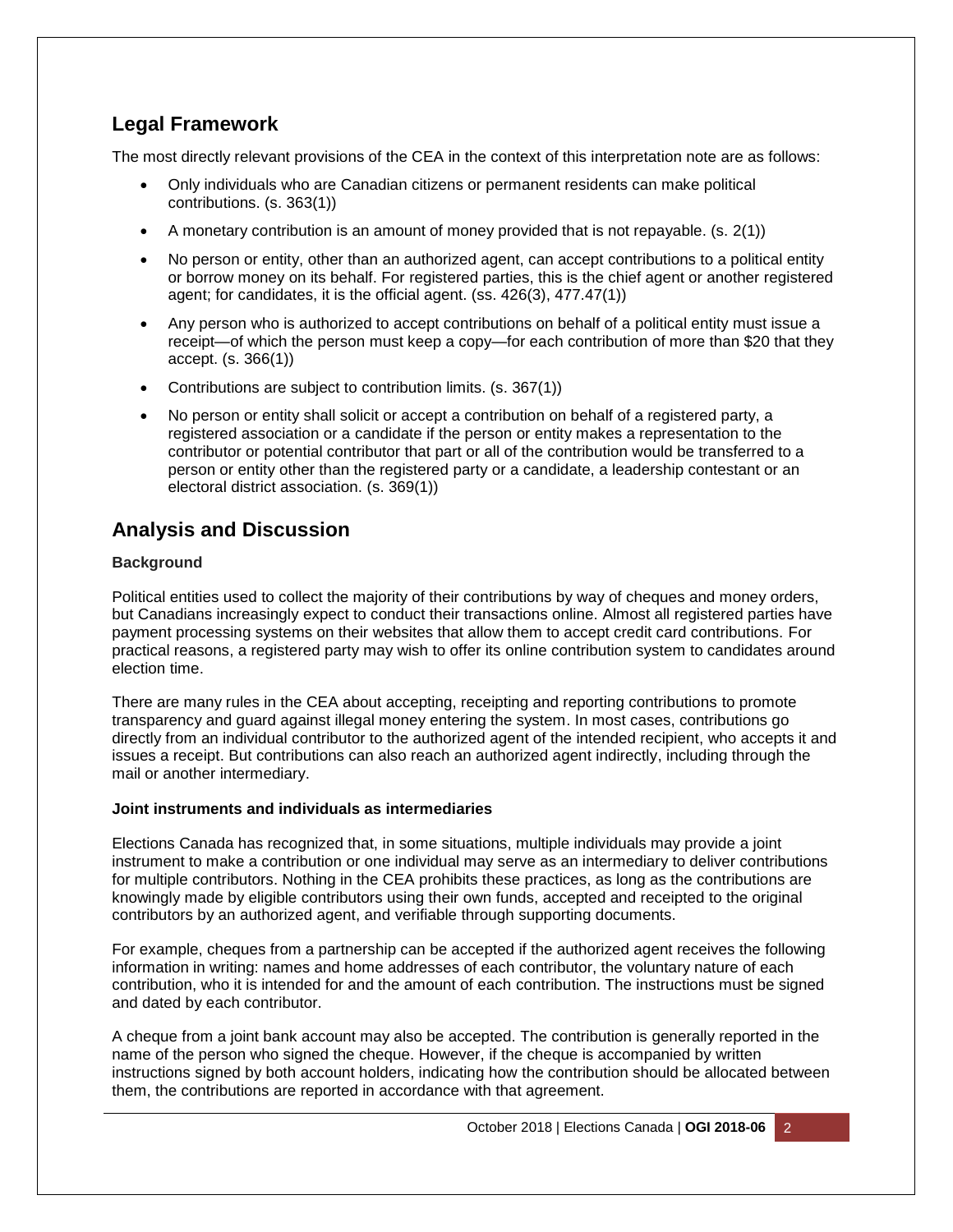As well, a person may collect contributions at a fundraising event for a political entity and provide them to an authorized agent. For reporting purposes, the person who collects the contributions must provide the authorized agent with a description of the event, the event date, the approximate number of attendees, and the total amount collected in anonymous contributions. The person also has to remit to the authorized agent any cheques or money orders collected for contributions over \$20, which cannot be made in cash or anonymously.

It is important to make the distinction between collecting contributions and accepting them. A monetary contribution is generally considered accepted when the political entity takes financial control of it, for example by depositing it into the political entity's bank account.<sup>1</sup> Only authorized agents can accept contributions under the CEA, which makes them responsible for not knowingly accepting excessive contributions, for returning or remitting ineligible contributions within prescribed timelines, and for not knowingly filing false or misleading contribution returns.

#### **Registered parties and contributions to affiliated entities**

Political parties also sometimes act as intermediaries for contributions to their affiliated entities. There are currently two situations in which this occurs in an organized way: when they collect contributions on behalf of their electoral district associations and when they accept directed contributions to their leadership contestants. The different processes and legal bases are outlined below.

On several registered party websites, a contributor can choose to make an online contribution to a specific registered association rather than to the party itself. It is Elections Canada's understanding that, in such cases, the party collects the contributions in an account separate from its general bank account and then disburses the funds to the intended association. If the association has appointed the chief agent of the party as an electoral district agent, the party can be authorized to accept contributions into the association's bank account and issue receipts in the name of the association. The contributor names and addresses are then supplied to the association for reporting purposes.

Registered parties also serve as an intermediary for leadership contestants. Since leadership contests became subject to the CEA in 2014, it has specifically allowed registered parties to accept directed contributions and transfer them to leadership contestants. Parties are able to issue tax receipts for these directed contributions; by contrast, leadership contestants cannot issue tax receipts for contributions made directly to them.

Directed contributions are made and processed as follows:

l

- An individual makes a contribution to a registered party with a written request that all or part of it be transferred to a particular leadership contestant.
- The funds are deposited into the party's general bank account, and the party issues a tax receipt to the contributor for the full amount.
- The party transfers the funds to the contestant, along with a statement of the names and addresses of contributors, contribution amounts and transferred amounts. The party may retain a processing fee, which is considered a transfer from the leadership contestant.
- The full amount directed by the contributor counts toward the limit on contributions to leadership contestants.

 $1$  The point at which a contribution is accepted may be different from the date a contribution is made or received, which is the date used for reporting purposes. See the contributions chapter of the political financing handbooks for more information.